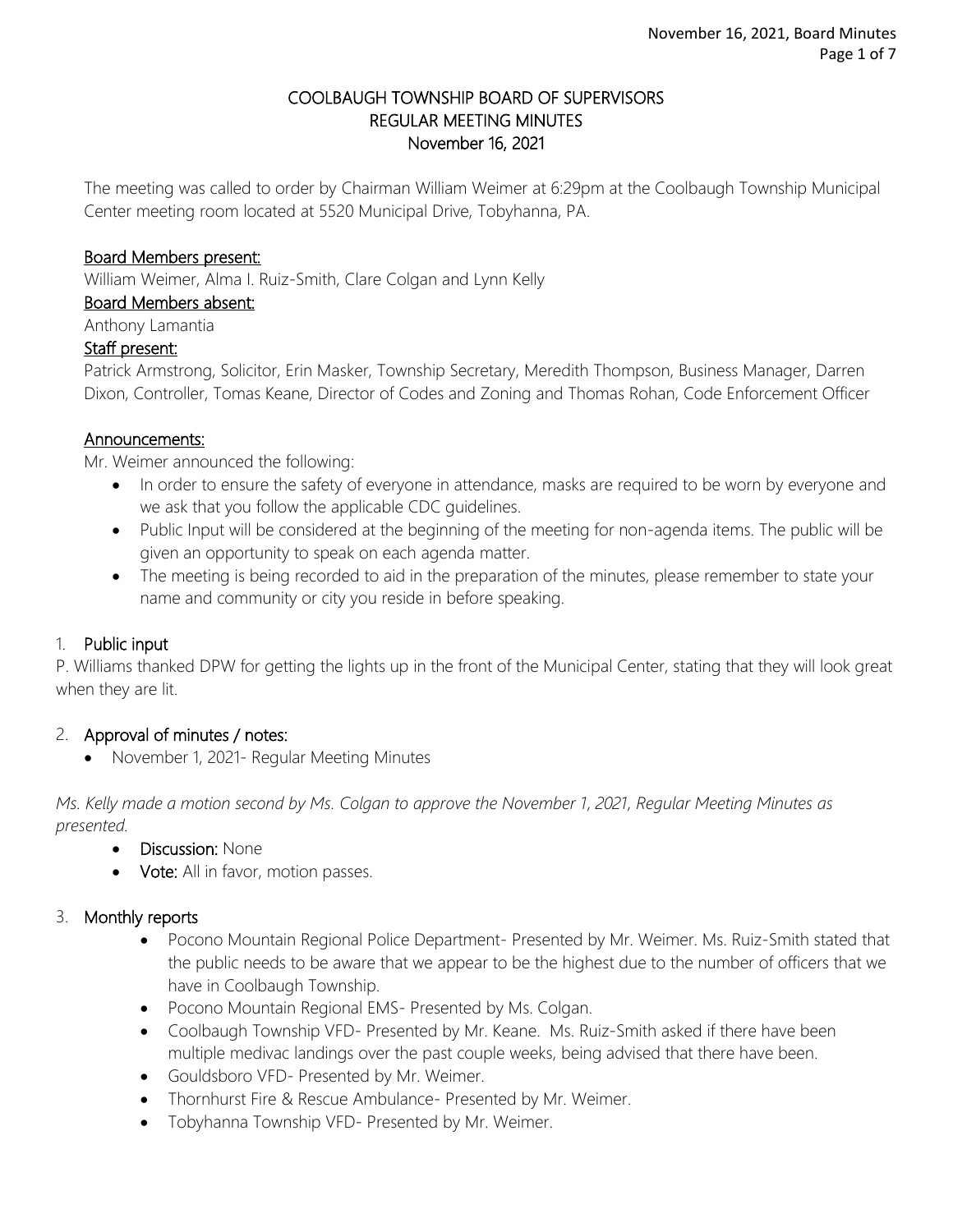- Pocono Mountain Public Library- Presented by Ms. Kelly. She stated that there are a lot of in person programs that are starting back up again with a new youth librarian on staff. She stated that the newsletters are available online at [www.poconolibrary.com.](http://www.poconolibrary.com/)
- Codes Enforcement and Zoning Report- Presented by Mr. Keane.

## 4. Dangerous Structure Report

Presented by Mr. Keane. He asked if it would be possible to have the assistance of Solicitor Armstrong to provide guidance on moving forward with problem properties that have been on this list for a while and have not been able to be resolved. The Board agreed that would be fine to move forward with the assistance of Solicitor Armstrong.

## 5. E-911 Readdressing Report

Presented by Mr. Rohan

## 6. Short Term Rental Report

Presented by Mr. Rohan. Ms. Kelly stated that someone that she spoke with has called the police on a short-term rental that is located next to her home and stated that the police will pull into her driveway before going to the STR regarding the issue. She stated that those actions have now deterred this individual from calling with complaints when there are issues. Mr. Weimer asked that Mr. Rohan get the property address from Ms. Kelly to make sure that we are aware of the issues with this property as it may go against the three strikes process that is in the ordinance.

## 7. Redevelopment Authority of Monroe County Request for Letter of Support for the Monroe County Landbank for a Grant in the Amount of \$150,000

*Ms. Ruiz-Smith made a motion second by Ms. Colgan to Authorize sending a letter of Support for the Monroe County Landbank for a Grant in the Amount of \$150,000*

- Discussion: None
- Vote: All in favor, motion passes.

# 8. Resolution #13-2021: Acceptance and Approval of the Monroe County Hazard Mitigation Plan

*Mr. Weimer made a motion second by Ms. Colgan to Approve Resolution #13-2021: Acceptance and Approval of the Monroe County Hazard Mitigation Plan*

- Discussion: Mr. Weimer thanked Ms. Masker and Mr. Keane for their work on the hazard mitigation plan.
- Vote: All in favor, motion passes.
- 9. Review and Authorization to Advertise Proposed Ordinance #146-2021: An Ordinance Amending Chapter 350 Of The Code Of Ordinances of Coolbaugh Township by Prohibiting Improvements and/or Personal Property from Being Placed Within the Public Right-of-Way; and Amending Chapter 375 of the Code of Ordinances of Coolbaugh Township by Authorizing the Issuance of Citation for Violations of Chapter 375, Adding to and Updating the Snow Emergency Route Designations, and Adding Additional Locations Where Parking is Prohibited

*Ms. Ruiz-Smith made a motion second by Mr. Weimer to Authorize the Advertisement for a Public Hearing to be held on Tuesday, December 7, 2021 at 7:00pm for the Proposed Ordinance #146-2021: An Ordinance Amending Chapter 350 Of The Code Of Ordinances of Coolbaugh Township by Prohibiting Improvements and/or Personal Property from Being Placed Within the Public Right-of-Way; and Amending Chapter 375 of the Code of Ordinances of Coolbaugh Township by Authorizing the Issuance of Citation for Violations of Chapter 375, Adding to and Updating the Snow Emergency Route Designations, and Adding Additional Locations Where Parking is Prohibited.*

- Discussion: None
- Vote: All in favor, motion passes.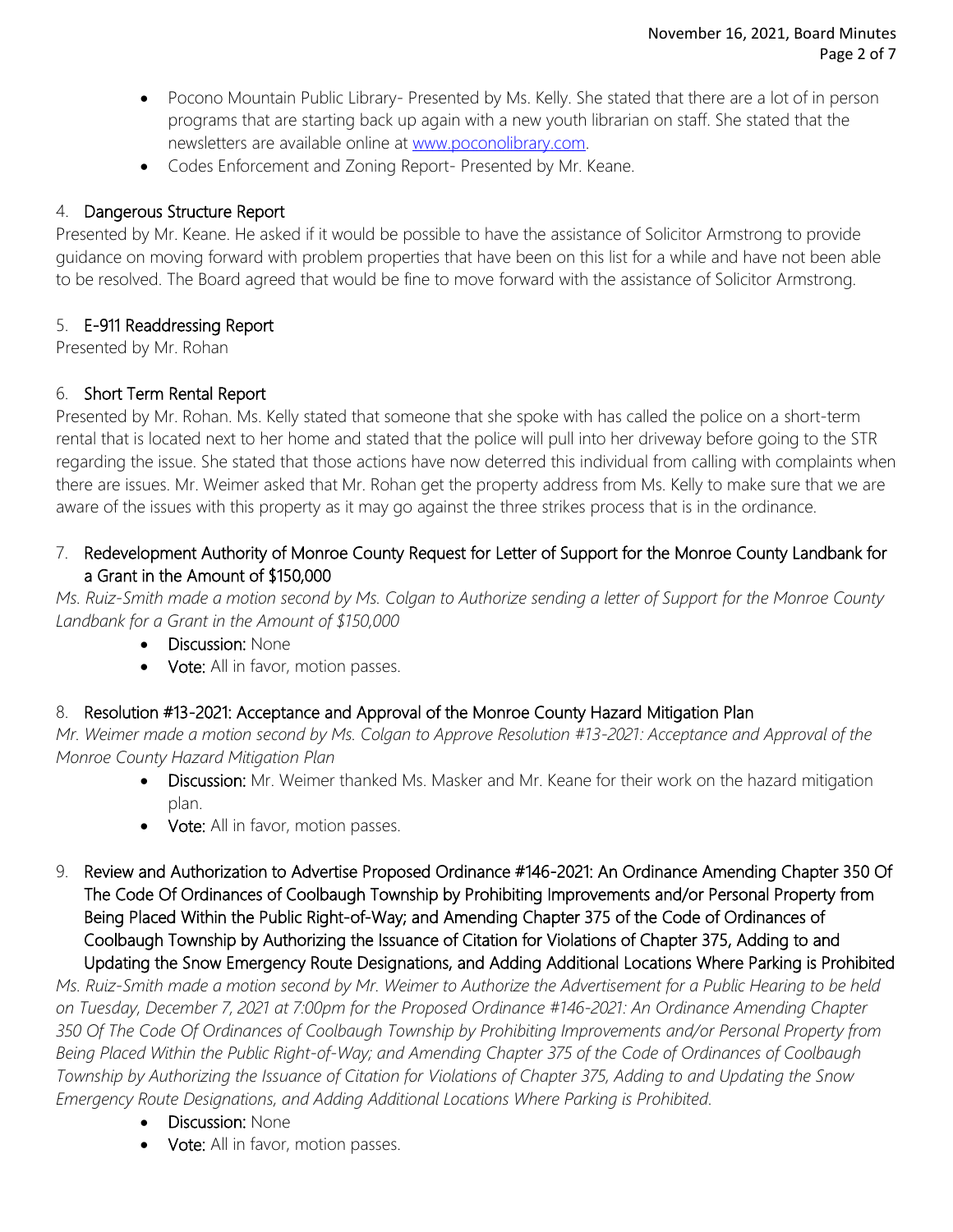### 10. Awarding of the Sludge Hauling Bid for the Period of January 1, 2022- December 31, 2023

*Ms. Kelly made a motion second by Ms. Ruiz-Smith to Award the Sludge Hauling Bid for January 1, 2022 – December 31, 2023, to Environmental Services Corporation of PA at the rate of 0.0794¢ per gallon.* 

- Discussion: None
- Vote: All in favor, motion passes.
- 11. Authorization to Advertise Notice of Intent to appoint a Certified Public Accountant at the Board of Supervisors Re-Organizational Meeting

*Mr. Weimer made a motion second by Ms. Colgan to Authorize the Advertising of the Notice of Intent to appoint a Certified Public Accountant at the Board of Supervisors Re-Organizational Meeting*

- Discussion: None
- Vote: All in favor, motion passes.
- 12. Authorization to Advertise Public Inspection of the 2022 Proposed Budget to be published on November 30, 2021

*Ms. Colgan made a motion second by Ms. Ruiz-Smith to Authorize the Advertisement of Public Inspection of the 2022 Proposed Budget to be published on November 30, 2021*

- Discussion: Ms. Ruiz-Smith stated that the Board will be holding their final budget work session on Saturday, November 20, 2021 at 9:00am.
- Vote: All in favor, motion passes.
- 13. Authorization to Advertise the 2022 Re-Organizational Meeting Scheduled for Monday, January 3, 2022 at 6:00pm

*Mr. Weimer made a motion second by Ms. Ruiz-Smith to Authorize Advertising the 2022 Re-Organizational Meeting Scheduled for Monday, January 3, 2022 at 6:00pm*

- Discussion: None
- Vote: All in favor, motion passes.

*13B. Ms. Kelly made a motion to add to the Agenda Item #14B to Authorize Dave Kavitski from Atlas to Begin a Special Study or Full Study for the Act 537 Plan.* 

- Discussion: None
- Vote: All in favor, motion passes.

### 14. Authorization to Execute Suez Contract for Repairs to Membrane Tank #1 at the Wastewater Treatment Plant

*Ms. Kelly made a motion second by Ms. Ruiz-Smith to Authorize the Execution of the Suez Contract for Repairs to Membrane Tank #2 in the amount of \$80,154.00 over three years.* 

- Discussion: None
- Vote: All in favor, motion passes.

## 14B. Discussion on Atlas Beginning a Special Study or Full study for the Act 537 Plan

*Ms. Kelly made a motion second by Ms. Ruiz-Smith to Authorize Dave Kavitski of Atlas to Prepare a Scope of Work and Quote for the a Special Study to increase the WWTP from 52,000 gallons per day to 104,000 gallons per day and a Quote for Full Study for the Act 537 to include the Rerate as well as contacting DEP and DRBC to discuss the options conditional on the ability to use the ARP funding for the project.* 

- Discussion: None
- Vote: All in favor, motion passes.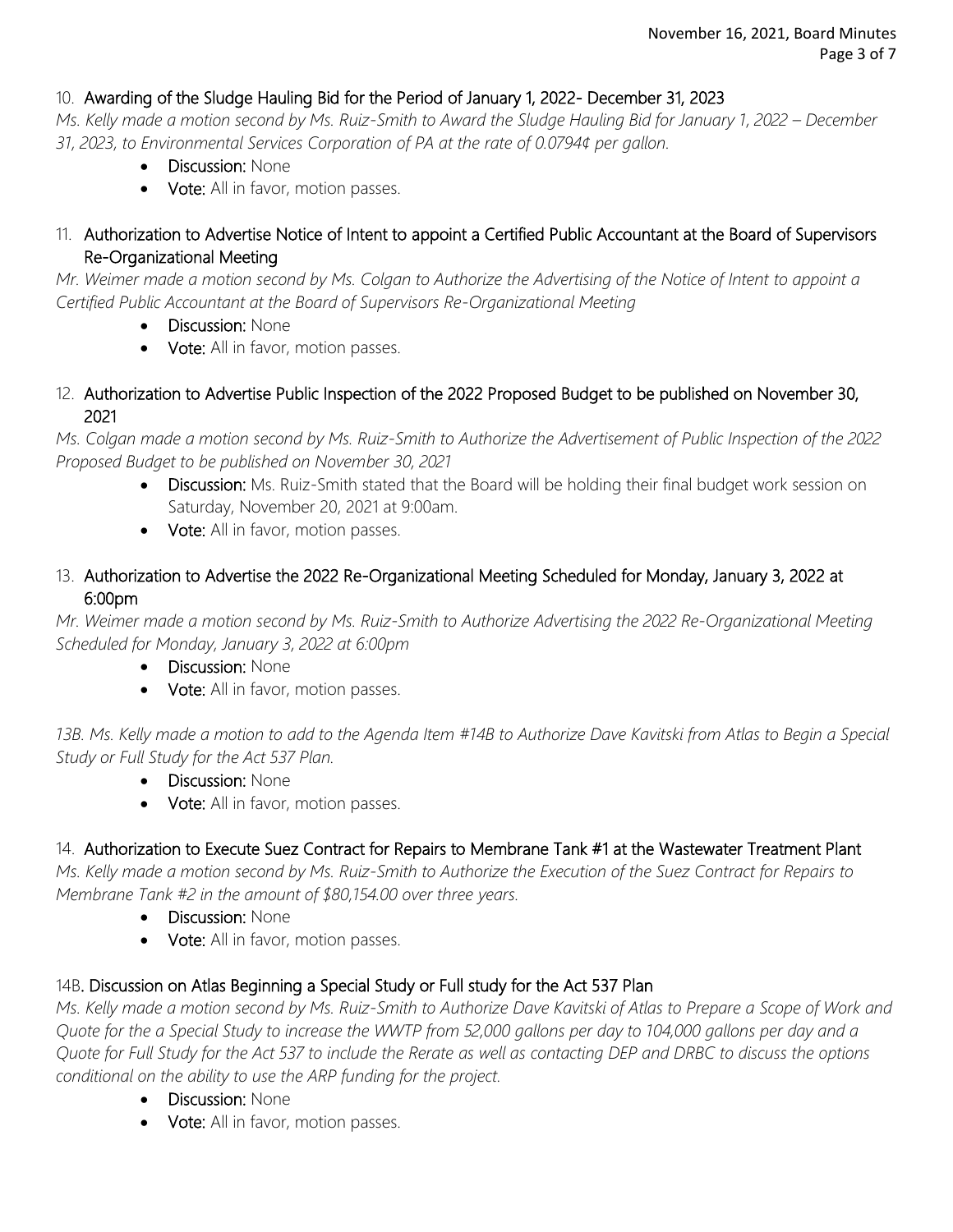### 15. Authorization to Execute the Emergency Access Easement Agreement for Industrial Park Drive, Property Owner Pocono Mountains Industrial Park Authority

Solicitor Armstrong stated that at a previous meeting the Board was presented with the draft Emergency Access Agreement and stated that this agreement is before the Board for consideration and stated that the PMI will be signing the agreement this evening and providing a copy when it is available. He stated that he confirmed with Dennis Noonan that PMI is in agreement with the terms and that they are ok with the Township putting in stone when doing the work.

*Ms. Ruiz-Smith made a motion second by Ms. Colgan to execute the Emergency Access Agreement for Industrial Park Drive, Property Owner Pocono Mountains Industrial Park Authority for access into and onto Broadway in Pocono Summit Lake Estates.*

- Discussion: Solicitor Armstrong stated that once the agreement is signed by both parties and the Township is ready to begin the work, he would like a member of the township staff to contact Dennis Noonan to confirm that the work is starting and confirm that there is still no issue with the stonework being done. Ms. Ruiz-Smith thanked the Board for their consideration to her request for this project and stated that it will ensure the safety and well-being of the residents that live in the back of the community if ever faced with an emergency.
- Vote: All in favor, motion passes.
- 16. Authorization for Township Controller, Darren Dixon and Newly Elected Supervisor Joseph Rogan to attend the PSATS Boot Camp Event in Lackawanna County on December 14, 2021, February 19 and February 26, 2022

*Ms. Kelly made a motion second by Ms. Ruiz-Smith to Authorize Township Controller, Darren Dixon and Newly Elected Supervisor Joseph Rogan to attend the PSATS Boot Camp Event in Lackawanna County on December 14, 2021, February 19 and February 26, 2022 to include the cost of the seminar and travel.* 

- Discussion: None
- Vote: All in favor, motion passes.

17. Request for Re-Affirmation of the Approval of the Minor Subdivision Plan for Cramer's Cashway located on Summit Avenue, Pocono Summit for Purposes of Filing at the County Courthouse after the 90 Day Timeframe

*Ms. Colgan made a motion second by Ms. Ruiz-Smith to Re-Affirm the Approval of the Minor Subdivision Plan for Cramer's Cashway located on Summit Avenue, Pocono Summit for Purposes of Filing at the County Courthouse after the 90 Day Timeframe and to Authorize Re-Signing of the Plans if Necessary.*

- Discussion: None
- Vote: All in favor, motion passes.

## 18. Controller Report

Presented by Mr. Dixon

### 19. Current obligations

|                            | • General Fund | 74,861.67 |
|----------------------------|----------------|-----------|
|                            | • Escrow Fund  | 1,898.25  |
|                            | • Sewer Fund   | 5,806.22  |
| <b>Total Disbursements</b> |                | 82,566.14 |

*Ms. Ruiz-Smith made a motion second by Ms. Colgan to pay the current obligations in the amount of \$82,566.14.*

- **Discussion:** H. Smith asked for clarification on Check #8114
- Vote: All in favor, motion passes.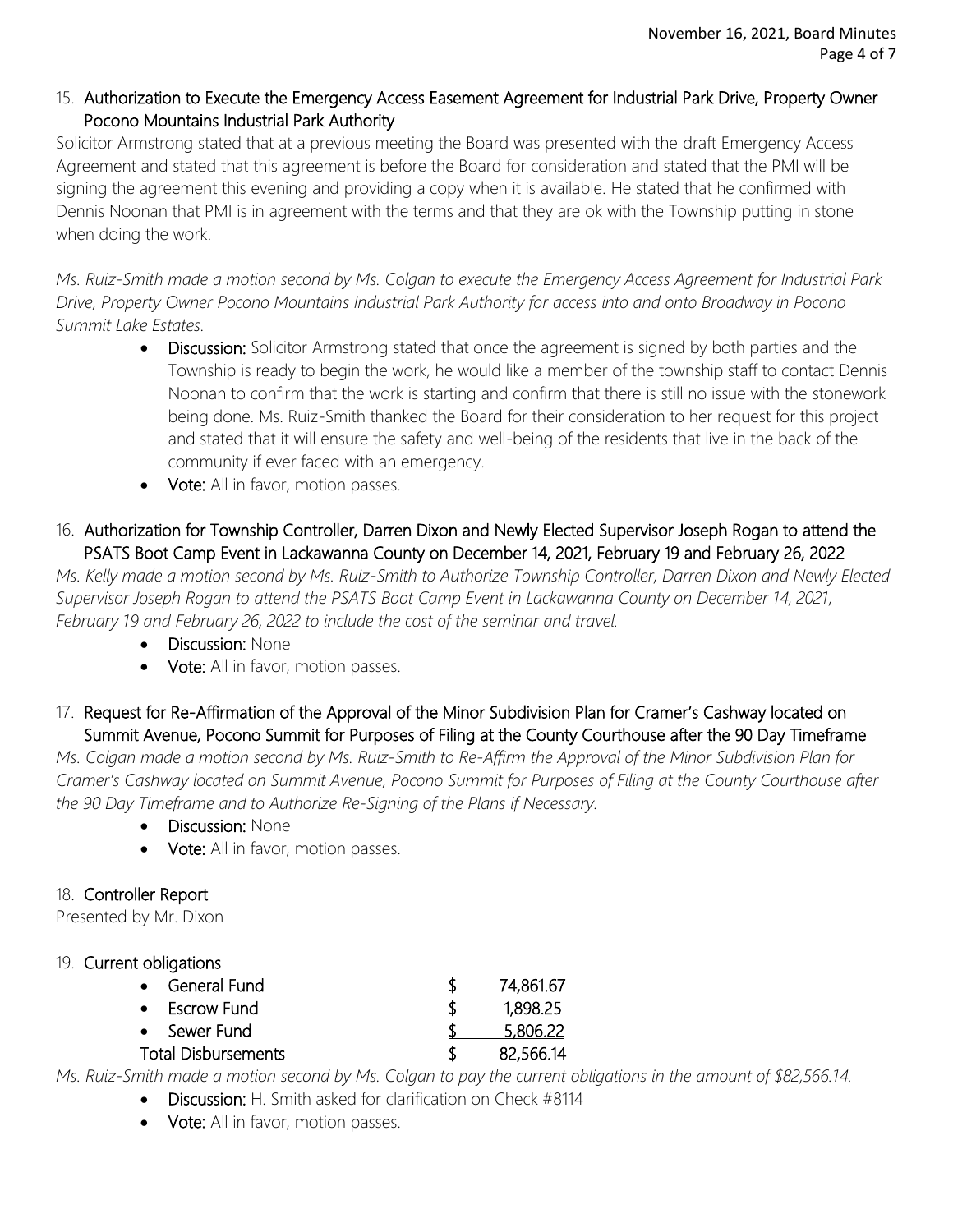#### 20. Solicitor Armstrong Comments/Updates

Solicitor Armstrong requested a brief executive session following the meeting re: Litigation. Ms. Ruiz-Smith also requested an executive session re: Legal

#### 21. Board of Supervisors Executive Sessions

• Tuesday, November 16, 2021 from 8:43pm- 9:24pm Re: Litigation and Legal

#### 22. Other Business

Ms. Ruiz-Smtih stated that four weeks ago storms went through the Township affecting the area of Summit Lakes, stating that she was made aware that the Township removed boards from the dam without any notice to the Homeowners Association which is the owner of the lake and the dam. She stated that she was at a meeting with DEP and the Attorney for her Homeowners Association and stated that there was an emergency directive given to the Township by DEP and stated that there was no discussion as a Board regarding this directive or the actions that should be taken to mitigate the issue. Ms. Ruiz-Smtih stated that she has concerns with the fact that not only were these modifications made without any discussion as a Board, stating she now has concerns about the liability of the actions taken moving forward. She stated that there are homeowners in attendance that are now having flooding issues due to the changes that have been made to the dam as well as due to stormwater issues in the community that are not being addressed. Discussion ensued about this item not being included on the agenda for discussion with Solicitor Armstrong stating that the Board can motion to add it to this evening's agenda or add it to the agenda for the next meeting. Ms. Ruiz-Smith stated that she would like to allow the homeowners in attendance the opportunity to speak as they have taken the time to attend this evening's meeting.

*Ms. Ruiz-Smith made a motion second by Mr. Weimer to add to this evening's agenda Item #22B- Discussion on Pocono Summit Lake Estates Draw Down of the Lake.*

- Discussion: None
- Vote: All in favor, motion passes.

### 22B. Discussion on Pocono Summit Lake Estates Draw Down of the Lake

Ms. Ruiz-Smith stated that there are homeowners in attendance that have been affected by the stormwater issues and the draw down of the dam and she would like them to speak to the Board regarding their issues and concerns with what has happened.

- Steve Wantz of Lakeshore Drive stated that he lived on the lake and stated that the boards were taken out without them knowing which has now exposed rocks in the area of the docks and he would like to know why this was done. He stated that the spillway is now damaged and if another storm comes through it will wash out. He stated that he and Mr. Cook took 1000lbs of sand out and built a coffer dam to shore it up and stated that it is in such bad shape it will give way. He would like to know if the Board is going to fix this for us if something happens. S. Wantz stated that the bigger issue from the draw down is that excess water from Route 940 is coming across in larger increments than in the past.
- Steve Gazza, resident in the community and attorney for the HOA stated that he would like to know why this was done, asking if there was a meeting to make this happen. Mr. Weimer stated that it was done at the directive of DEP. Ms. Ruiz-Smith asked how DEP got involved, stating that this is private property, and they did not go through the proper channels. Solicitor Armstrong stated that he will need to look into this further stating that he is not prepared to discuss this at this time. Ms. Ruiz-Smith stated that Ms. McGuire is also in attendance and stated that she has flooding issues in her basement and on her property due to a culvert pipe installed years ago by the township and she is unable to get anyone to come and assist her with fixing the issue. Ms. McGuire stated that she allowed the township access over 11 years ago to install the culvert and stated that they have never been back to clean it out and fix the issues that are occurring because of it. She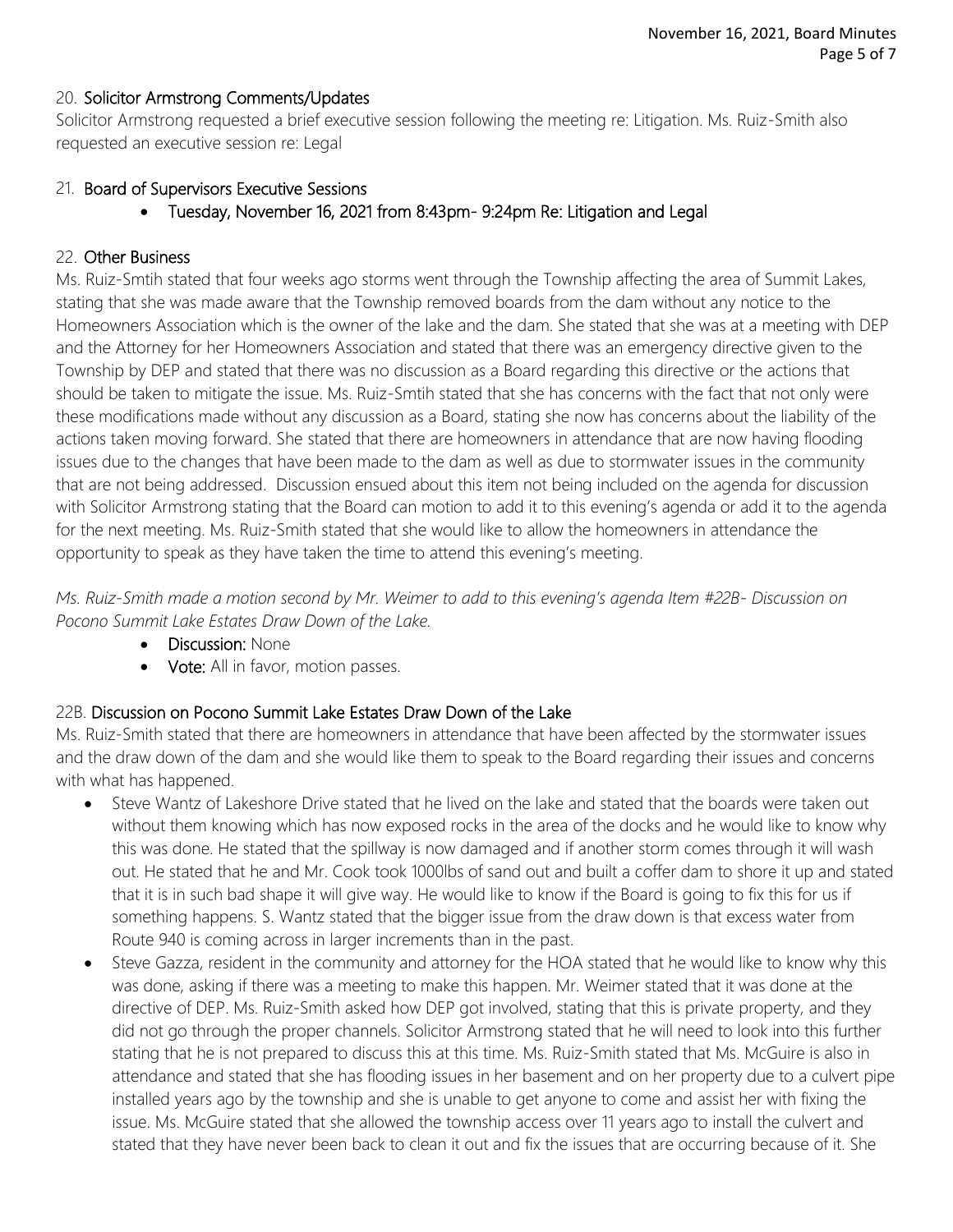stated that her property is now sinking due to the flooding. S. Wantz stated that all of the culverts are clogged. Ms. McGuire has a pit well and she has to put in sump pumps to protect the electric. Mr. Gazza stated that a resident complains, and something is done right away, and then there are other residents that have issues and no one responds to help them.

- Jim Wilson stated that DEP acts on the complaint of one individual stated that he has had issues with this same individual for years and would like to know why DEP listens to this. He stated that this property owner was aware that her property was in a low-lying area when she purchased it and was aware of the issues with the location being advised that she would be responsible for any issues in the future. Mr. Gazza stated that the issues pre-date her ownership. Discussion ensued about the stormwater runoff from Walmart and Lowes with Mr. Weimer asking Solicitor Armstrong if this is something that our township Engineer could look into regarding any possible drainage issues that we are not aware of. Ms. Ruiz-Smith stated that Lowe's mitigated for themselves and Walmart when they were doing their stormwater in their land development plan.
- Pat Santoro stated that now that someone pulled the board from the dam, we have a weakened system asking what will happen when it collapses. Mr. Weimer asked Ms. Masker to look into possible grants through the county for flood mitigation that may be available in the future.

This item will be on a future work session for further discussion.

Ms. Ruiz-Smith stated that she was reviewing email of incoming mail that was received that has assessment reports in them, asking Solicitor Armstrong if he has seen them stating that we are losing out on a couple million dollars based on the assessments that were received for just three properties in the township. She asked if anyone on staff is monitoring these notices, being advised by Ms. Thompson that these notices are received and sent out and reviewed at the Board's discretion. We are in line with last year's tax base. Stating if the Board would like us to change the course as far as the review process, we can do so. Solicitor Armstrong stated that the county and the school district usually stand to lose much more than the Township therefore they will generally take part in the appeals.

Ms. Ruiz-Smith stated that the Board received the email that the Planning Commission has reviewed and discussed the height ordinance and is not in favor of changing the ordinance at this time. She stated that she would like a work session with them to discuss the concerns and options.

Ms. Ruiz-Smith stated that LPC Pocono was granted a LERTA tax break over a 10 year period asking Solicitor Armstrong if they sell before the end of the 10 years will they need to pay back the tax abatement that they were granted. Solicitor Armstrong stated that he believes that the LERTA goes with the property and not based on the owner but stated that he will look into it.

Mr. Weimer stated that the snow has started to fall advising residents to drive careful.

### 23. Adjournment

*There being no further business, a motion was made by Ms. Ruiz-Smith second by Ms. Colgan to adjourn*.

### Meeting adjourned at 8:10pm.

NEXT REGULAR BOARD MEETING: Monday, December 7, 2021, at the Coolbaugh Township Municipal Center located at 5520 Municipal Drive, Tobyhanna, PA

- Work Session/Regular Meeting 6:00pm
- Public Hearing- 7:00pm